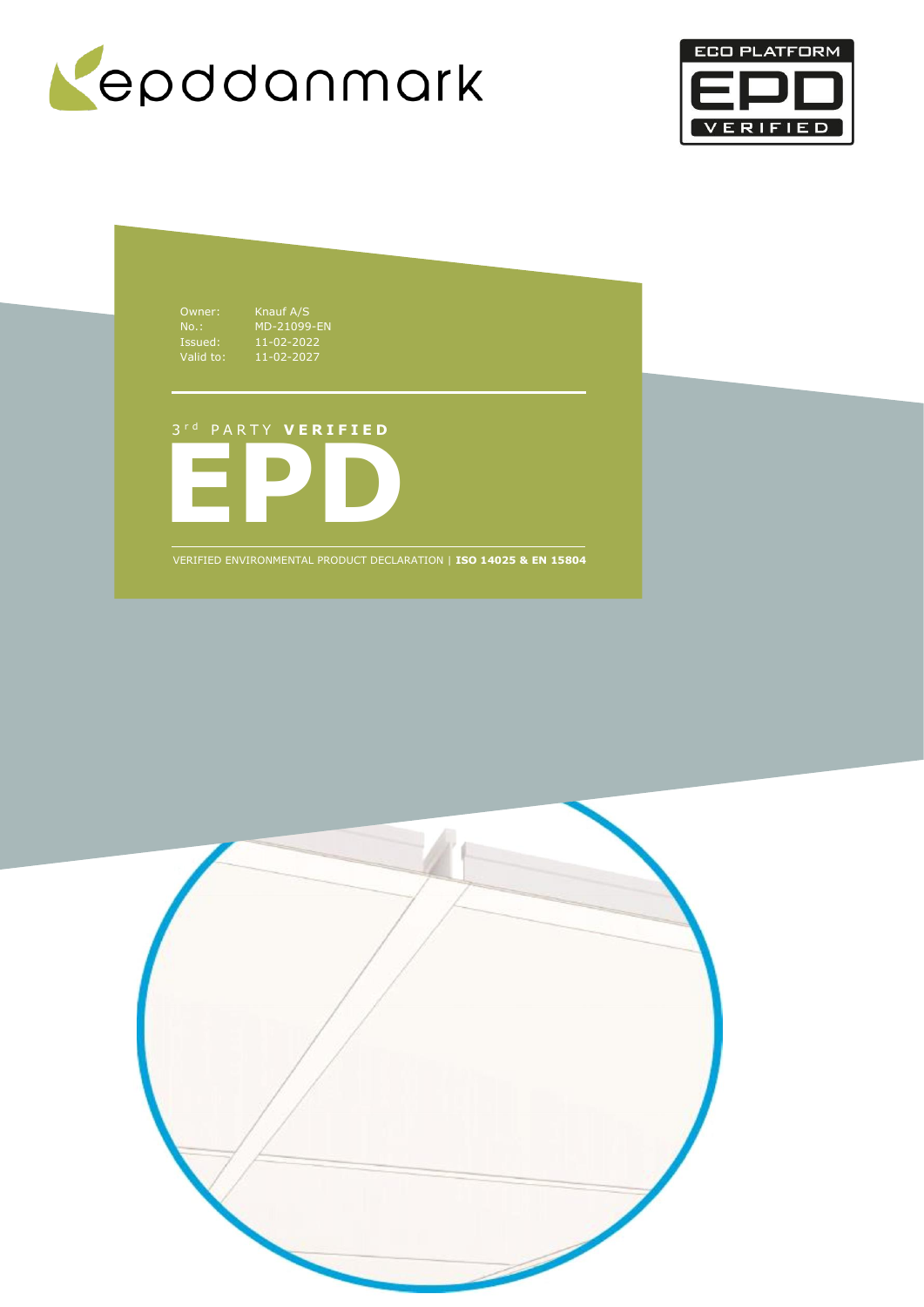



#### **Owner of declaration**

Knauf A/S Kløvermarksvej 6 DK-9500 Hobro CVR: 5405 0313

# **Programme**

EPD Danmark [www.epddanmark.dk](http://www.epddanmark.dk/)

□ Industry EPD ☒ Product EPD

### **Declared product(s)**

Knauf Danoline Danotile

Number of declared datasets/product variations: 1

The Knauf Danoline Danotile is a glass fiber reinforced gypsum plasterboard with square edges with a smooth foil-laminated surface. The back side have a lamination of a thin plastic foil. The EPD is valid for all variations carrying the Knauf Danoline

Danotile name. The calculations cover similar products (variation <5%) and are

based on the product with the highest environmental impact within the product group (article number 1230).

#### **Production site**

Knauf's production site in Hobro; Kløvermarksvej 6, DK-9500 Hobro, Denmark

#### **Product use**

The product is used for general indoor building construction of ceilings. The product is mounted in a ceiling as panels in a grid system.

# **Declared/ functional unit**

1  $m<sup>2</sup>$ 

**Year of data** 2019



# Repodanmark

**Issued:** 11-02-2022 **Valid to:** 11-02-2027

**Basis of calculation**

This EPD is developed in accordance with the European standard EN 15804+A2.

#### **Comparability**

EPDs of construction products may not be comparable if they do not comply with the requirements in EN 15804. EPD data may not be comparable if the datasets used are not developed in accordance with EN 15804 and if the background systems are not based on the same database.

#### **Validity**

This EPD has been verified in accordance with ISO 14025 and is valid for 5 years from the date of issue.

#### **Use**

The intended use of an EPD is to communicate scientifically based environmental information for construction products, for the purpose of assessing the environmental performance of buildings.

#### **EPD type**

☐Cradle-to-gate with modules C1-C4 and D ☒Cradle-to-gate with options, modules C1-C4 and D ☐Cradle-to-grave and module D ☐Cradle-to-gate

□Cradle-to-gate with options

CEN standard EN 15804 serves as the core PCR Independent verification of the declaration and

data, according to EN ISO 14025

□ internal **a** external

Third party verifier:

Viale - Back

*Ninkie Bendtsen*

enser *Martha Katrine Sørensen*

*EPD Danmark*

|                               | Life cycle stages and modules ( $MND =$ module not declared) |                |                |                         |                    |             |            |                               |               |                              |                             |                                  |                |                     |                |                                                      |
|-------------------------------|--------------------------------------------------------------|----------------|----------------|-------------------------|--------------------|-------------|------------|-------------------------------|---------------|------------------------------|-----------------------------|----------------------------------|----------------|---------------------|----------------|------------------------------------------------------|
|                               | Product                                                      |                |                | Construction<br>process | End of life<br>Use |             |            | Beyond the system<br>boundary |               |                              |                             |                                  |                |                     |                |                                                      |
| Raw material<br><b>Alddns</b> | Transport                                                    | Manufacturing  | Transport      | Installation<br>process | Use                | Maintenance | Repair     | Replacement                   | Refurbishment | Operational<br>use<br>energy | Operational<br>use<br>water | construction<br>demolition<br>த் | Transport      | processing<br>Waste | Disposal       | recovery<br>recycling<br>potential<br>Re-use,<br>and |
| A1                            | A <sub>2</sub>                                               | A <sub>3</sub> | A <sub>4</sub> | A <sub>5</sub>          | <b>B1</b>          | <b>B2</b>   | <b>B3</b>  | <b>B4</b>                     | <b>B5</b>     | <b>B6</b>                    | <b>B7</b>                   | C <sub>1</sub>                   | C <sub>2</sub> | C <sub>3</sub>      | C <sub>4</sub> | D                                                    |
| X                             | X                                                            | X              | Χ              | <b>MND</b>              | <b>MND</b>         | <b>MND</b>  | <b>MND</b> | <b>MND</b>                    | <b>MND</b>    | <b>MND</b>                   | <b>MND</b>                  | X                                | X              | X                   | X              | X                                                    |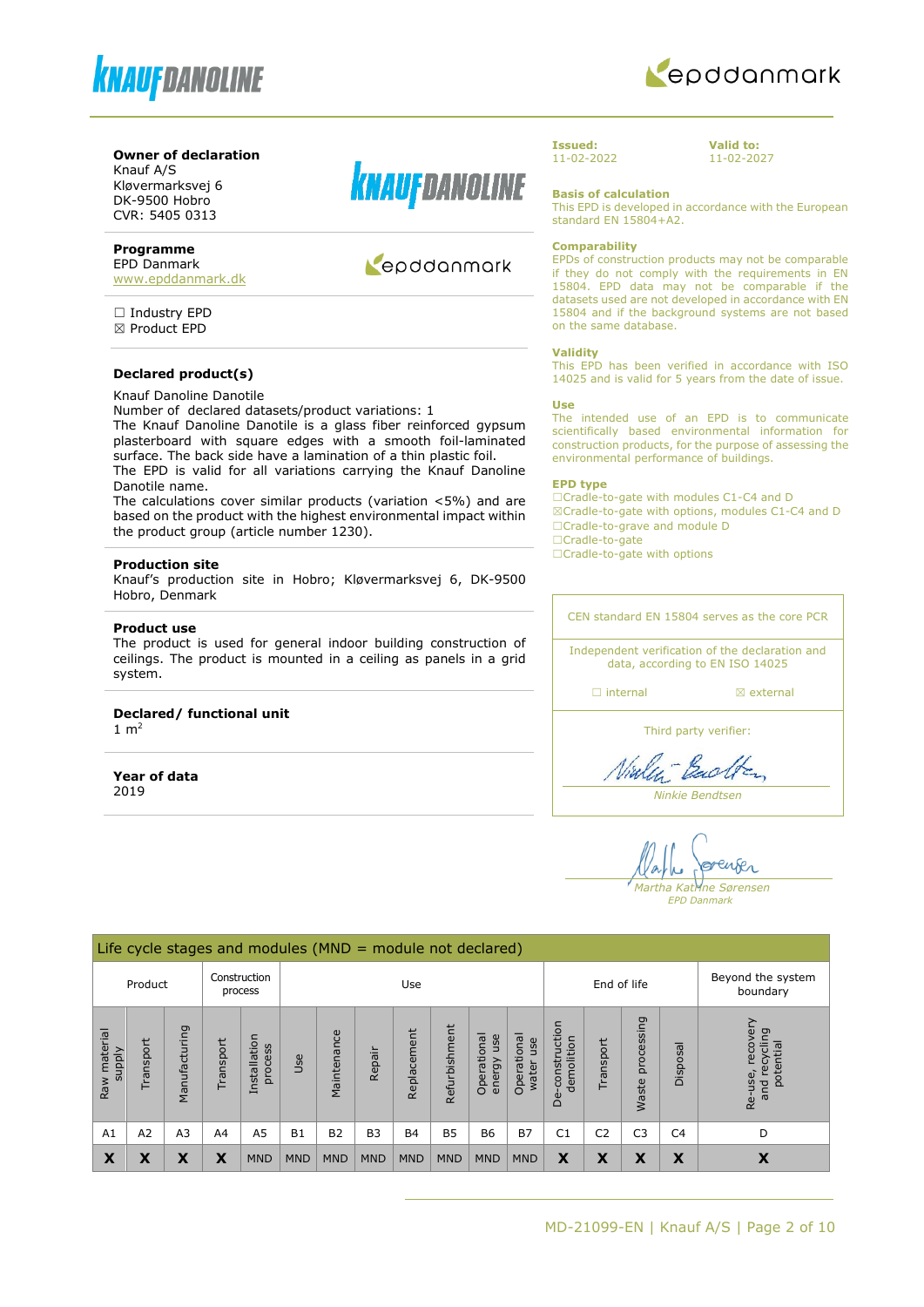



# Product information

**Product description**

The main product components and packaging are shown in the tables below.

| <b>Material</b>  | Weight-% of<br>declared product |
|------------------|---------------------------------|
| Stucco           | 82%                             |
| Fibre glass      | < 0.1%                          |
| Paper            | 4.8%                            |
| <b>Additives</b> | 1.0%                            |
| Glue             | 1.1%                            |
| Plastic film     | $< 1\%$                         |
| Water            | 10%                             |

| Packaging     | Weight-% |
|---------------|----------|
| Cardboard     | 9%       |
| Ceiling_board | 33%      |
| Corrugated    | $0\%$    |
| Pallet        | 56%      |
| PE Film       | 3%       |

#### **Representativity**

This declaration, including data collection and the modeled foreground system including results, represents the production of gypsum board on the production site located in Hobro. Product specific data are based on average values collected in the period 2019. Background data are based on the GaBi 2021.2 database and are less than 10 years old except for two detergents <0.05% (w/w). Generally, the used background datasets are of high quality, and the majority of the datasets are only a couple of years old.

#### **Picture of product(s)**

**Hazardous substances**

Knauf Danoline boards do not contain substances listed in the "Candidate List of Substances of Very High Concern for authorisation"

[\(http://echa.europa.eu/candidate-list-table\)](http://echa.europa.eu/candidate-list-table)

**Essential characteristics** 

The product is made and controlled in accordance with EN 14190:2014 "Plasterboards form reprocessing".

Further technical information can be obtained by contacting the manufacturer or on the manufacturers website:

#### [www.knauf.dk](http://www.knauf.dk/)

**Reference Service Life (RSL)**

The RSL is defined as 60 years according to NPCR 010 version 3.0.

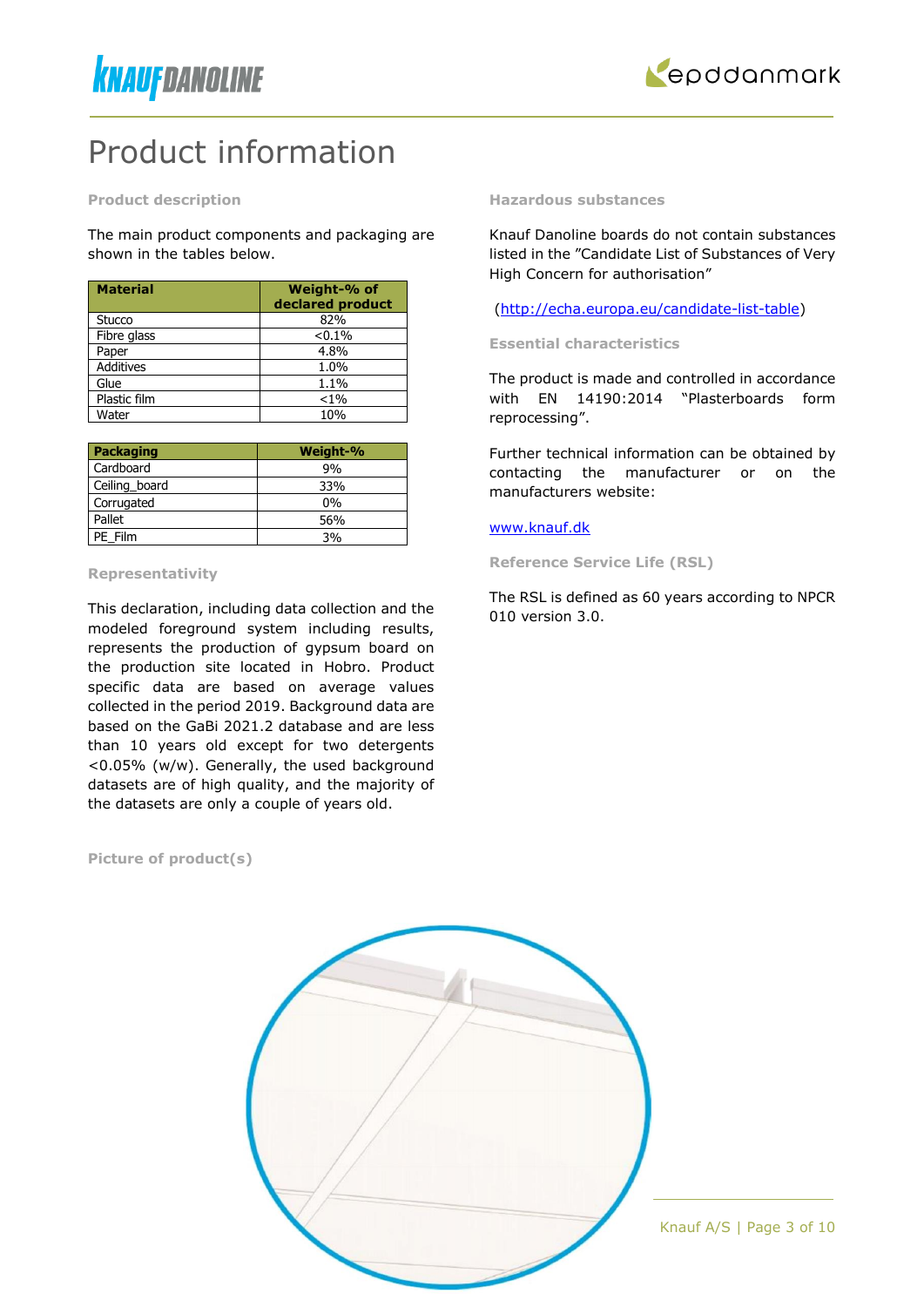



# LCA background

# **Declared unit**

The LCI and LCIA results in this EPD relates to 1 m2

| <b>Name</b>                | <b>Value</b> | <b>Unit</b>       |
|----------------------------|--------------|-------------------|
| Declared unit              |              | m4                |
| Area density               | 9.5          | ka/m <sup>2</sup> |
| Conversion factor to 1 kg. | 0.105        |                   |

**PCR**

This EPD is developed according to the core rules for the product category of construction products in EN 15804, and NPCR 010 version 3.0.

**Flowdiagram**

The diagram below shows the system boundaries of the EPD. A detailed illustration of A3 is shown later.

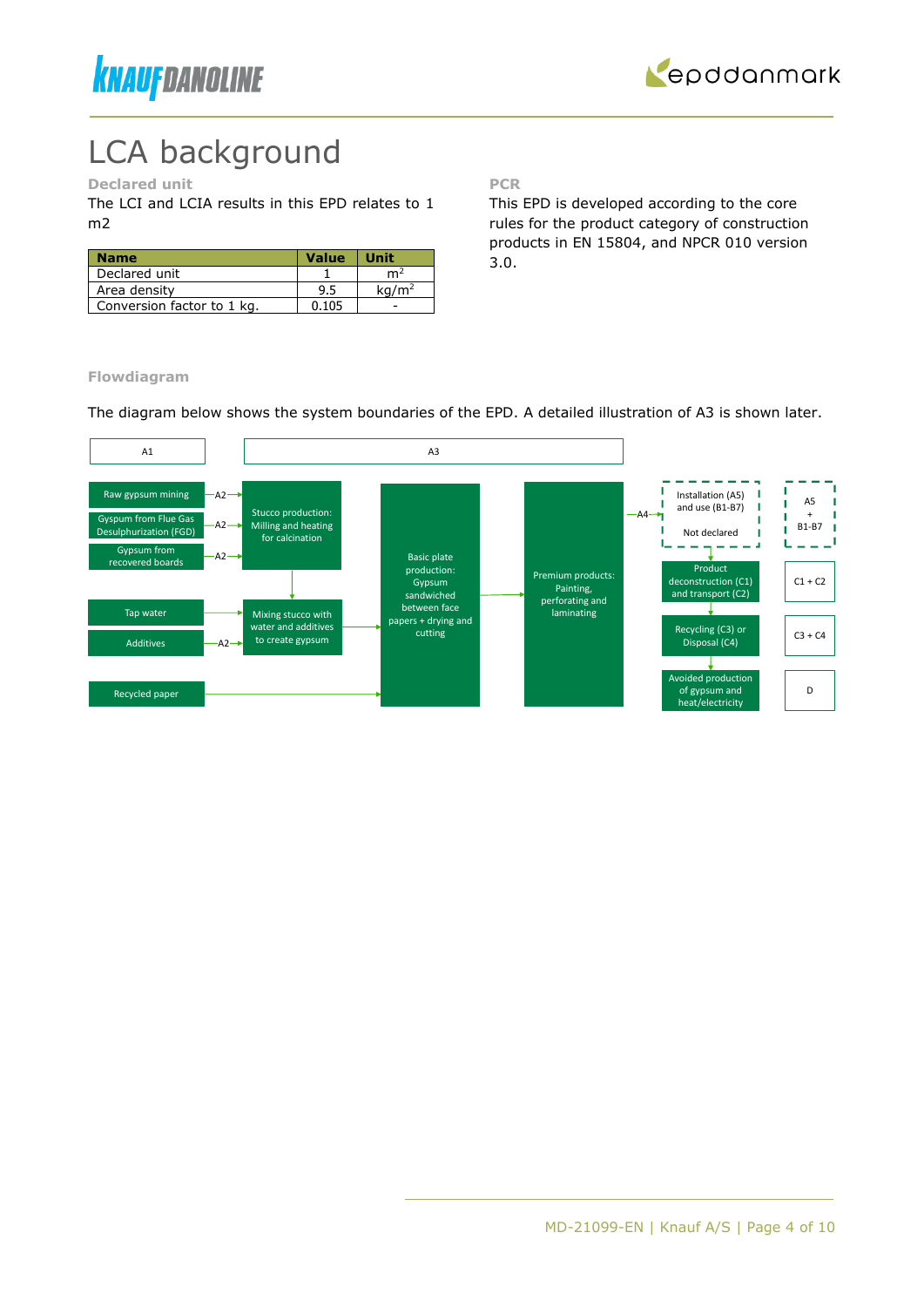



#### **System boundary**

This EPD is based on an LCA including cradle-togate with options, modules C1-C4, and module D. 100 % (w/w) of the product has been accounted for.

The general rules for the exclusion of inputs and outputs follows the requirements in EN 15804, 6.3.5, where the total of neglected input flows per module shall be a maximum of 5 % of energy usage and mass and 1 % of energy usage and mass for unit processes.

#### **Product stage (A1-A3) includes**:

The product stage comprises the acquisition of all raw materials, products and energy, transport to the production site, packaging and waste processing up to the "end-of-waste" state or final disposal. The LCA results are declared in aggregated form for the product stage, which means, that the sub-modules A1, A2 and A3 are declared as one module A1-A3.

A1 – Extraction and processing of raw materials The raw gypsum is mined in Spain. All other raw materials are produced mainly in Northern Europe.

#### A2 – Transport to the production site

The inbound transport includes all incoming material from suppliers. This includes the transport of Flue-Gas Desulfurization (FGD) from coal-based power plants, as well as transport of raw natural gypsum from Spain.

#### A3 – Manufacturing processes

The natural, recycled or FGD based gypsum is heated/calcinated to bring the gypsum to the hemihydrate state known as stucco. The stucco is mixed with water and other additives and sandwiched between the front and back liner. After initial hardening, the plates are cut into shape and heated in the curing oven.

From the curing oven the plates are fitted with paper and plastic liners, and cut into final shape.

### **Construction process stage (A4-A5) includes:**

A weighted average for the transport distance of 237 km is included for the average Danish market situation.

The installation phase (A5) is not included.

### **Use stage (B1-B7) includes:**

Not included

### **End of Life (C1-C4) includes:**

The board is dismantled by hand (C1) and transported to municipal collection facilities, and from here to a recycling company (C2).

The gypsum part of the plate (gypsum and additives) is split from the paper liners using electricity based machinery (C3). The paper part is assumed incinerated with energy recovery (C4)

### **Re-use, recovery and recycling potential (D) includes:**

The gypsum part of the product is recycled as gypsum and avoids mining and production of natural gypsum. This can be done at Knauf and recycled in new Knauf boards.

The recovered energy from incineration of paper avoids the production of primary heat or electricity at power plants.

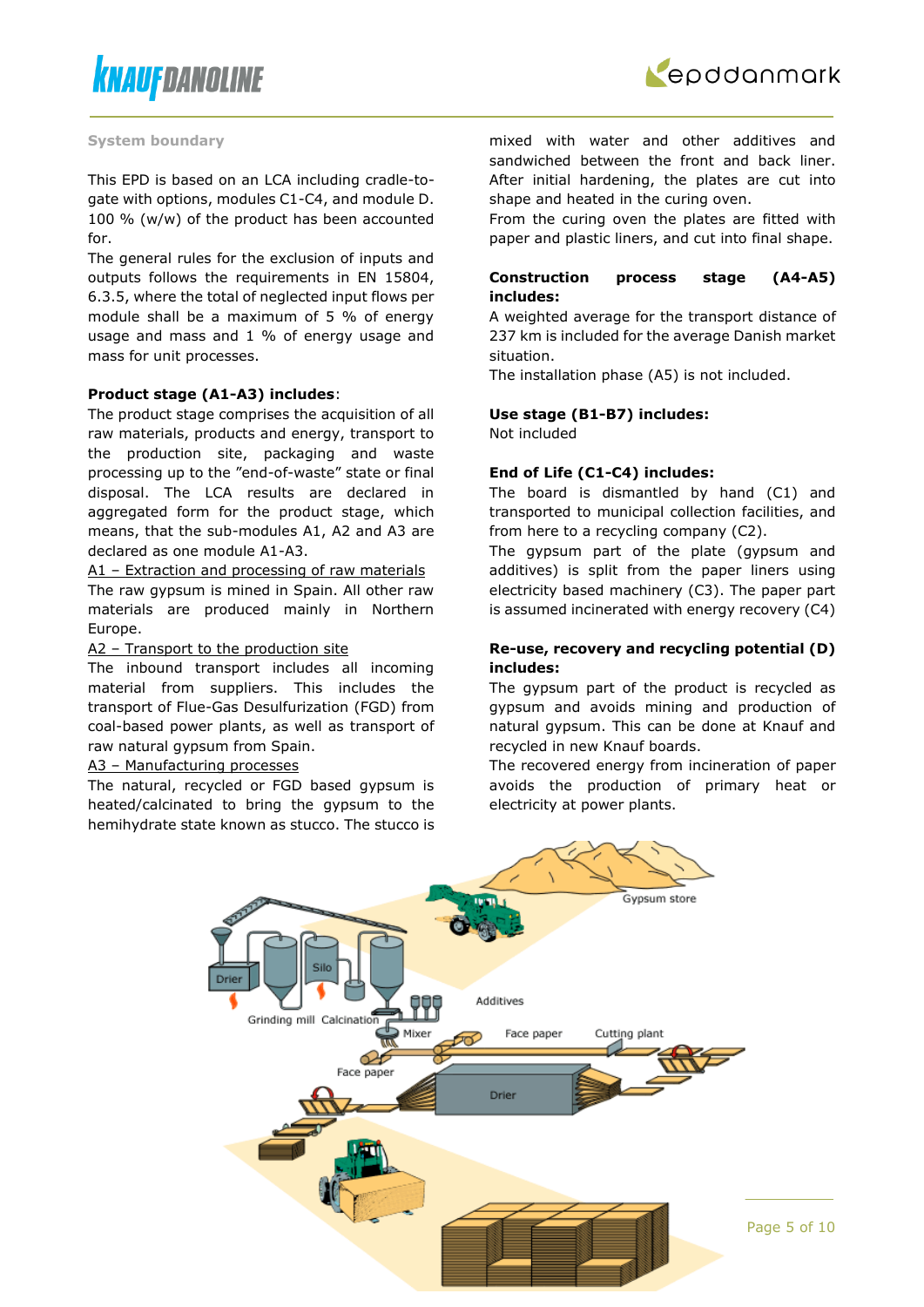



# LCA results

The LCIA results are calculate using GaBi 10.6 with database version 2021.2, and using the characterization model defined in GaBi as EN15804+A2 for classifying and characterizing input and output flows.

|                        | <b>ENVIRONMENTAL EFFECTS PER PRODUKT PER M<sup>2</sup></b>                                                                            |               |                |              |                                                  |                |                |               |  |  |
|------------------------|---------------------------------------------------------------------------------------------------------------------------------------|---------------|----------------|--------------|--------------------------------------------------|----------------|----------------|---------------|--|--|
| <b>Parameter</b>       | <b>Enhed</b>                                                                                                                          | $A1 - A3$     | A <sup>4</sup> | C1           | C <sub>2</sub>                                   | C <sub>3</sub> | C <sub>4</sub> | D             |  |  |
| GWP-total              | [kg CO2 eg.]                                                                                                                          | $1.52E + 00$  | 1.75E-01       | $0.00E + 00$ | 1.47E-01                                         | 4.25E-02       | 8.23E-01       | $-2.83E - 01$ |  |  |
| GWP-fossil             | [kg CO2 eg.]                                                                                                                          | $2.51E+00$    | 1.72E-01       | $0.00E + 00$ | 1.44E-01                                         | 4.21E-02       | 1.80E-01       | $-2.81E-01$   |  |  |
| GWP-bio                | [kg CO2 eg.]                                                                                                                          | $-9.92E - 01$ | 1.86E-03       | $0.00E + 00$ | 1.55E-03                                         | 3.58E-04       | 6.43E-01       | $-1.40E-03$   |  |  |
| GWP-luluc              | [kg CO2 eg.]                                                                                                                          | 2.90E-03      | 1.42E-03       | $0.00E + 00$ | 1.19E-03                                         | 5.96E-05       | 1.75E-05       | $-2.15E-04$   |  |  |
| <b>ODP</b>             | [kg CFC 11 eg.]                                                                                                                       | 6.66E-09      | 3.44E-17       | $0.00E + 00$ | 2.88E-17                                         | 1.01E-15       | 1.73E-16       | $-3.21E-15$   |  |  |
| AP                     | mol H <sup>+</sup> eq.]                                                                                                               | 6.25E-03      | 1.89E-04       | $0.00E + 00$ | 1.58E-04                                         | 8.76E-05       | 2.68E-04       | $-4.01E-04$   |  |  |
| EP-fw                  | [kg $PO4$ eg.]                                                                                                                        | 7.98E-05      | 5.17E-07       | $0.00E + 00$ | 4.33E-07                                         | 1.13E-07       | 3.84E-08       | $-3.75E-07$   |  |  |
| EP-mar                 | [kg N eg.]                                                                                                                            | 2.57E-03      | 6.10E-05       | $0.00E + 00$ | $5.11E-05$                                       | 2.08E-05       | 9.98E-05       | $-1.22E-04$   |  |  |
| EP-ter                 | mol N ea.1                                                                                                                            | 2.73E-02      | 7.22E-04       | $0.00E + 00$ | 6.04E-04                                         | 2.18E-04       | 1.21E-03       | $-1.32E-03$   |  |  |
| <b>POCP</b>            | [kg NMVOC eg.]                                                                                                                        | 6.74E-03      | 1.64E-04       | $0.00E + 00$ | 1.38E-04                                         | 5.64E-05       | 2.63E-04       | $-3.43E - 04$ |  |  |
| $ADP$ -mm <sup>1</sup> | [kg Sb eg.]                                                                                                                           | 2.23E-06      | 1.54E-08       | $0.00E + 00$ | 1.29E-08                                         | 1.24E-08       | 2.65E-09       | $-4.69E-08$   |  |  |
| $ADP$ -fos $1$         | [MJ]                                                                                                                                  | $4.12E + 01$  | $2.32E+00$     | $0.00E + 00$ | 1.94E+00                                         | 7.49E-01       | 2.89E-01       | $-4.85E + 00$ |  |  |
| WDP <sup>1</sup>       | [m <sup>3</sup> ]                                                                                                                     | 4.66E-01      | $1.62E-03$     | $0.00E + 00$ | 1.35E-03                                         | 6.75E-03       | 1.02E-01       | $-2.11E-02$   |  |  |
|                        | GWP-total = Globale Warming Potential - total; GWP-fossil = Global Warming Potential - fossil fuels; GWP-bio = Global                 |               |                |              |                                                  |                |                |               |  |  |
|                        | Warming Potential - biogenic; GWP-luluc = Global Warming Potential - land use and land use change; ODP = Ozone                        |               |                |              |                                                  |                |                |               |  |  |
| Caption                | Depletion; AP = Acidifcation; EP-freshwater = Eutrophication – aquatic freshwater; EP-marine = Eutrophication – aquatic               |               |                |              |                                                  |                |                |               |  |  |
|                        | marine; EP-terrestrial = Eutrophication – terrestrial; POCP = Photochemical zone formation; ADPm = Abiotic Depletion                  |               |                |              |                                                  |                |                |               |  |  |
|                        | Potential – minerals and metals; ADPf = Abiotic Depletion Potential – fossil fuels; WDP = water use                                   |               |                |              |                                                  |                |                |               |  |  |
|                        | <sup>1</sup> The results of this environmental indicator shall be used with care as the uncertainties on these results are high or as |               |                |              |                                                  |                |                |               |  |  |
| Disclaimer             |                                                                                                                                       |               |                |              | there is limited experienced with the indicator. |                |                |               |  |  |

|                    | MENTAL EFFECTS PER PRODUKT                                                                                                                                                                                                                                                                                                                                                                       |              |                |              |                                                   |                |                |               |  |
|--------------------|--------------------------------------------------------------------------------------------------------------------------------------------------------------------------------------------------------------------------------------------------------------------------------------------------------------------------------------------------------------------------------------------------|--------------|----------------|--------------|---------------------------------------------------|----------------|----------------|---------------|--|
| <b>Parameter</b>   | <b>Enhed</b>                                                                                                                                                                                                                                                                                                                                                                                     | $A1 - A3$    | A <sub>4</sub> | C1           | C <sub>2</sub>                                    | C <sub>3</sub> | C <sub>4</sub> | D             |  |
| PM                 | Disease incidence1                                                                                                                                                                                                                                                                                                                                                                               | 1.25E-07     | 1.28E-09       | $0.00E + 00$ | 1.07E-09                                          | 7.38E-10       | 1.59E-09       | $-4.01E-08$   |  |
| IRP <sub>2</sub>   | [kBa U235 ea.]                                                                                                                                                                                                                                                                                                                                                                                   | 8.97E-02     | 6.18E-04       | $0.00E + 00$ | 5.17E-04                                          | 1.83E-02       | 2.15E-03       | $-5.70E-02$   |  |
| ETP-fw1            | [CTUe]                                                                                                                                                                                                                                                                                                                                                                                           | 1.26E+01     | 1.72E+00       | $0.00E + 00$ | $1.44E + 00$                                      | 3.15E-01       | 1.42E-01       | $-1.04E + 00$ |  |
| HTP-c1             | [CTUh]                                                                                                                                                                                                                                                                                                                                                                                           | 6.06E-10     | 3.48E-11       | $0.00E + 00$ | 2.91E-11                                          | 8.92E-12       | 8.36E-12       | $-4.66E-11$   |  |
| HTP-nc1            | [CTUh]                                                                                                                                                                                                                                                                                                                                                                                           | 1.57E-08     | 1.81E-09       | $0.00E + 00$ | 1.51E-09                                          | 3.36E-10       | 5.16E-10       | $-1.87E-09$   |  |
| SOP <sub>1</sub>   |                                                                                                                                                                                                                                                                                                                                                                                                  | $4.75E + 01$ | 7.97E-01       | $0.00E + 00$ | 6.67E-01                                          | 2.36E-01       | 7.36E-02       | $-7.91E-01$   |  |
| Caption            | PM = Particulate Matter emissions; IRP = Ionizing radiation - human health; ETP-fw = Eco toxicity - freshwater; HTP-c =<br>Human toxicity – cancer effects; HTP-nc = Human toxicity – non cancer effects; $SOP =$ Soil Quality (dimensionless)                                                                                                                                                   |              |                |              |                                                   |                |                |               |  |
| <b>Disclaimers</b> | $1$ The results of this environmental indicator shall be used with care as the uncertainties on these results are high or as                                                                                                                                                                                                                                                                     |              |                |              | there is limited experienced with the indicator.  |                |                |               |  |
|                    | <sup>2</sup> This impact category deals mainly with the eventual impact of low dose ionizing radiation on human health of the nuclear<br>fuel cycle. It does not consider effects due to possible nuclear accidents, occupational exposure nor due to radioactive<br>waste disposal in underground facilities. Potential ionizing radiation from the soil, from radon and from some construction |              |                |              | materials is also not measured by this indicator. |                |                |               |  |

| <b>Parameter</b> | <b>Enhed</b>                                                                                                        | $A1 - A3$     | A <sub>4</sub> | C1           | C <sub>2</sub> | C <sub>3</sub> | C <sub>4</sub> | D             |  |
|------------------|---------------------------------------------------------------------------------------------------------------------|---------------|----------------|--------------|----------------|----------------|----------------|---------------|--|
| <b>PERE</b>      | [MJ]                                                                                                                | $-4.22E + 01$ | 1.33E-01       | $0.00E + 00$ | 1.12E-01       | 3.45E-01       | 5.39E-02       | $-1.10E + 00$ |  |
| <b>PERM</b>      | [MJ]                                                                                                                | $6.43E + 01$  | $0.00E + 00$   | $0.00E + 00$ | $0.00E + 00$   | $0.00E + 00$   | $0.00E + 00$   | $0.00E + 00$  |  |
| <b>PERT</b>      | [MJ]                                                                                                                | $2.21E + 01$  | 1.33E-01       | $0.00E + 00$ | 1.12E-01       | 3.45E-01       | 5.39E-02       | $-1.10E + 00$ |  |
| <b>PENRE</b>     | [MJ]                                                                                                                | $3.52E + 01$  | $2.33E+00$     | $0.00E + 00$ | $1.95E + 00$   | 7.49E-01       | 2.89E-01       | $-4.85E + 00$ |  |
| <b>PENRM</b>     | [MJ]                                                                                                                | $5.98E + 00$  | $0.00E + 00$   | $0.00E + 00$ | $0.00E + 00$   | $0.00E + 00$   | $0.00E + 00$   | $0.00E + 00$  |  |
| <b>PENRT</b>     | [MJ]                                                                                                                | $4.12E + 01$  | $2.33E+00$     | $0.00E + 00$ | $1.95E + 00$   | 7.49E-01       | 2.89E-01       | $-4.85E + 00$ |  |
| SM               | [kg]                                                                                                                | $5.72E + 00$  | $0.00E + 00$   | $0.00E + 00$ | $0.00E + 00$   | $0.00E + 00$   | $0.00E + 00$   | $0.00E + 00$  |  |
| <b>RSF</b>       | TMJ1                                                                                                                | $0.00E + 00$  | $0.00E + 00$   | $0.00E + 00$ | $0.00E + 00$   | $0.00E + 00$   | $0.00E + 00$   | $0.00E + 00$  |  |
| <b>NRSF</b>      | [MJ]                                                                                                                | $0.00E + 00$  | $0.00E + 00$   | $0.00E + 00$ | $0.00E + 00$   | $0.00E + 00$   | $0.00E + 00$   | $0.00E + 00$  |  |
| <b>FW</b>        | rm31                                                                                                                | 1.94E-02      | 1.53E-04       | $0.00E + 00$ | 1.28E-04       | 3.36E-04       | 2.40E-03       | $-1.06E-03$   |  |
|                  | PERE = Use of renewable primary energy excluding renewable primary energy resources used as raw materials; PERM =   |               |                |              |                |                |                |               |  |
|                  | Use of renewable primary energy resources used as raw materials; PERT = Total use of renewable primary energy       |               |                |              |                |                |                |               |  |
|                  | resources; PENRE = Use of non renewable primary energy excluding non renewable primary energy resources used as raw |               |                |              |                |                |                |               |  |
| Caption          | materials; PENRM = Use of non renewable primary energy resources used as raw materials; PENRT = Total use of non    |               |                |              |                |                |                |               |  |
|                  | renewable primary energy resources; SM = Use of secondary material; RSF = Use of renewable secondary fuels; NRSF =  |               |                |              |                |                |                |               |  |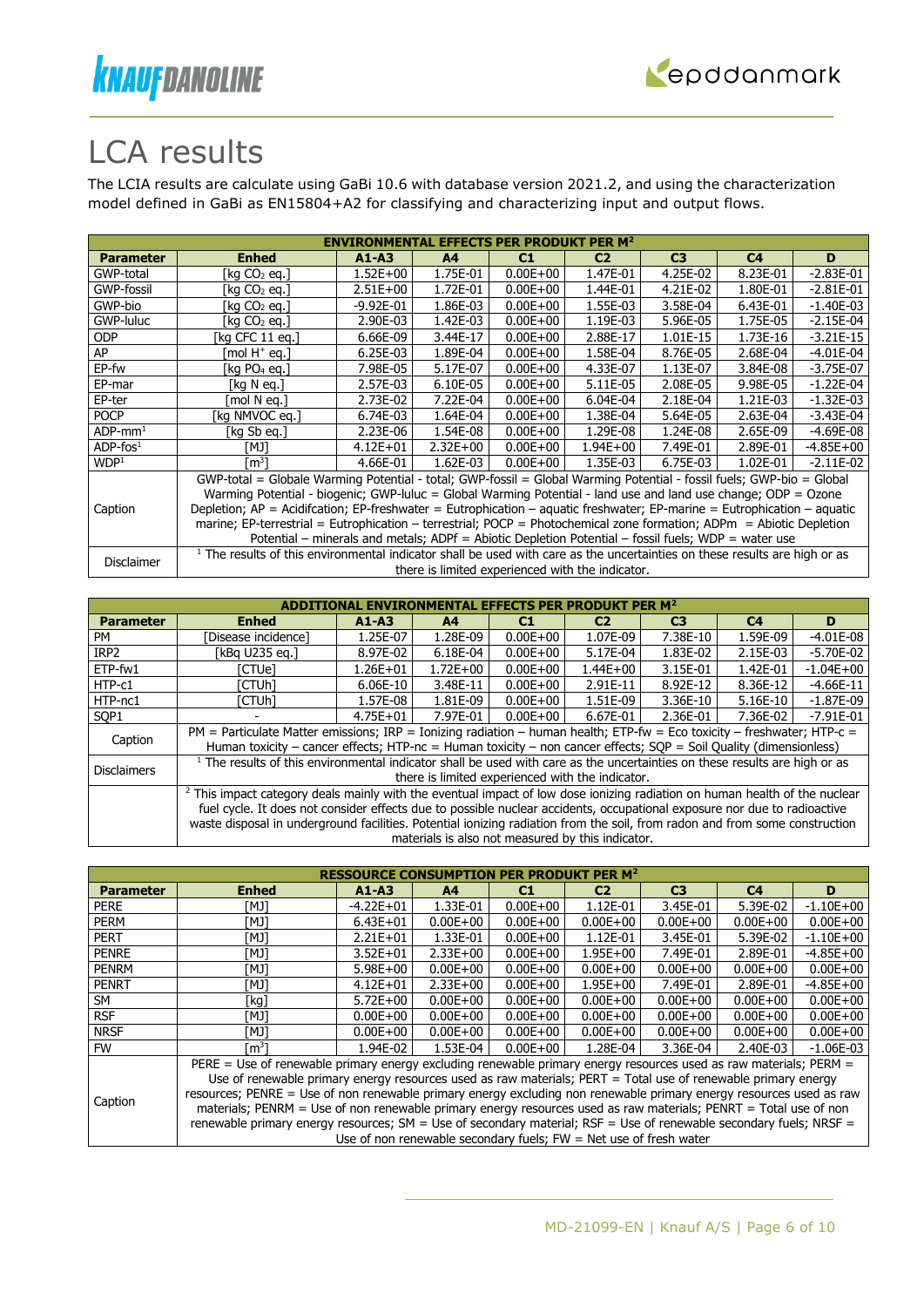



| <b>WASTE CATEGORIES AND OUTPUT FLOWS PER PRODUKT PER M<sup>2</sup></b> |                                                                                                                      |              |                                         |              |                |                |                |               |  |
|------------------------------------------------------------------------|----------------------------------------------------------------------------------------------------------------------|--------------|-----------------------------------------|--------------|----------------|----------------|----------------|---------------|--|
| <b>Parameter</b>                                                       | <b>Enhed</b>                                                                                                         | $A1 - A3$    | A <sub>4</sub>                          | C1           | C <sub>2</sub> | C <sub>3</sub> | C <sub>4</sub> | D             |  |
| <b>HWD</b>                                                             | [kg]                                                                                                                 | 1.97E-06     | 1.23E-10                                | $0.00E + 00$ | 1.03E-10       | 1.98E-10       | 5.34E-11       | $-1.09E-09$   |  |
| <b>NHWD</b>                                                            | [kg]                                                                                                                 | 4.24E-02     | 3.65E-04                                | $0.00E + 00$ | 3.06E-04       | 5.31E-04       | 4.29E-02       | $-2.27E-03$   |  |
| <b>RWD</b>                                                             | [kg]                                                                                                                 | 6.51E-04     | 4.22E-06                                | $0.00E + 00$ | 3.53E-06       | 1.11E-04       | 1.40E-05       | $-3.48E - 04$ |  |
| <b>CRU</b>                                                             | [kg]                                                                                                                 | $0.00E + 00$ | $0.00E + 00$                            | $0.00E + 00$ | $0.00E + 00$   | $0.00E + 00$   | $0.00E + 00$   | $0.00E + 00$  |  |
| <b>MFR</b>                                                             | [kg]                                                                                                                 | 4.74E-02     | $0.00E + 00$                            | $0.00E + 00$ | $0.00E + 00$   | $8.93E + 00$   | $0.00E + 00$   | $0.00E + 00$  |  |
| <b>MER</b>                                                             | [kg]                                                                                                                 | $0.00E + 00$ | $0.00E + 00$                            | $0.00E + 00$ | $0.00E + 00$   | 5.94E-01       | $0.00E + 00$   | $0.00E + 00$  |  |
| EEE.                                                                   | TMJ1                                                                                                                 | $0.00E + 00$ | $0.00E + 00$                            | $0.00E + 00$ | $0.00E + 00$   | $0.00E + 00$   | $0.00E + 00$   | $1.18E + 00$  |  |
| <b>EET</b>                                                             | ונאז                                                                                                                 | $0.00E + 00$ | $0.00E + 00$                            | $0.00E + 00$ | $0.00E + 00$   | $0.00E + 00$   | $0.00E + 00$   | $2.15E+00$    |  |
|                                                                        | HWD = Hazardous waste disposed; NHWD = Non hazardous waste disposed; RWD = Radioactive waste disposed; CRU =         |              |                                         |              |                |                |                |               |  |
| Caption                                                                | Components for re-use; MFR = Materials for recycling; MER = Materials for energy recovery; EEE = Exported electrical |              |                                         |              |                |                |                |               |  |
|                                                                        |                                                                                                                      |              | energy; $EET = Exported thermal energy$ |              |                |                |                |               |  |

| <b>BIOGENIC CARBON CONTENT PER PER PRODUKT PER M2</b> |             |                     |  |  |  |  |  |  |
|-------------------------------------------------------|-------------|---------------------|--|--|--|--|--|--|
| <b>Parameter</b>                                      | <b>Unit</b> | At the factory gate |  |  |  |  |  |  |
| Biogenic carbon content in product                    | ka C        | 1.81E+00            |  |  |  |  |  |  |
| Biogenic carbon content in accompanying packaging     | ka          | 3.00E-02            |  |  |  |  |  |  |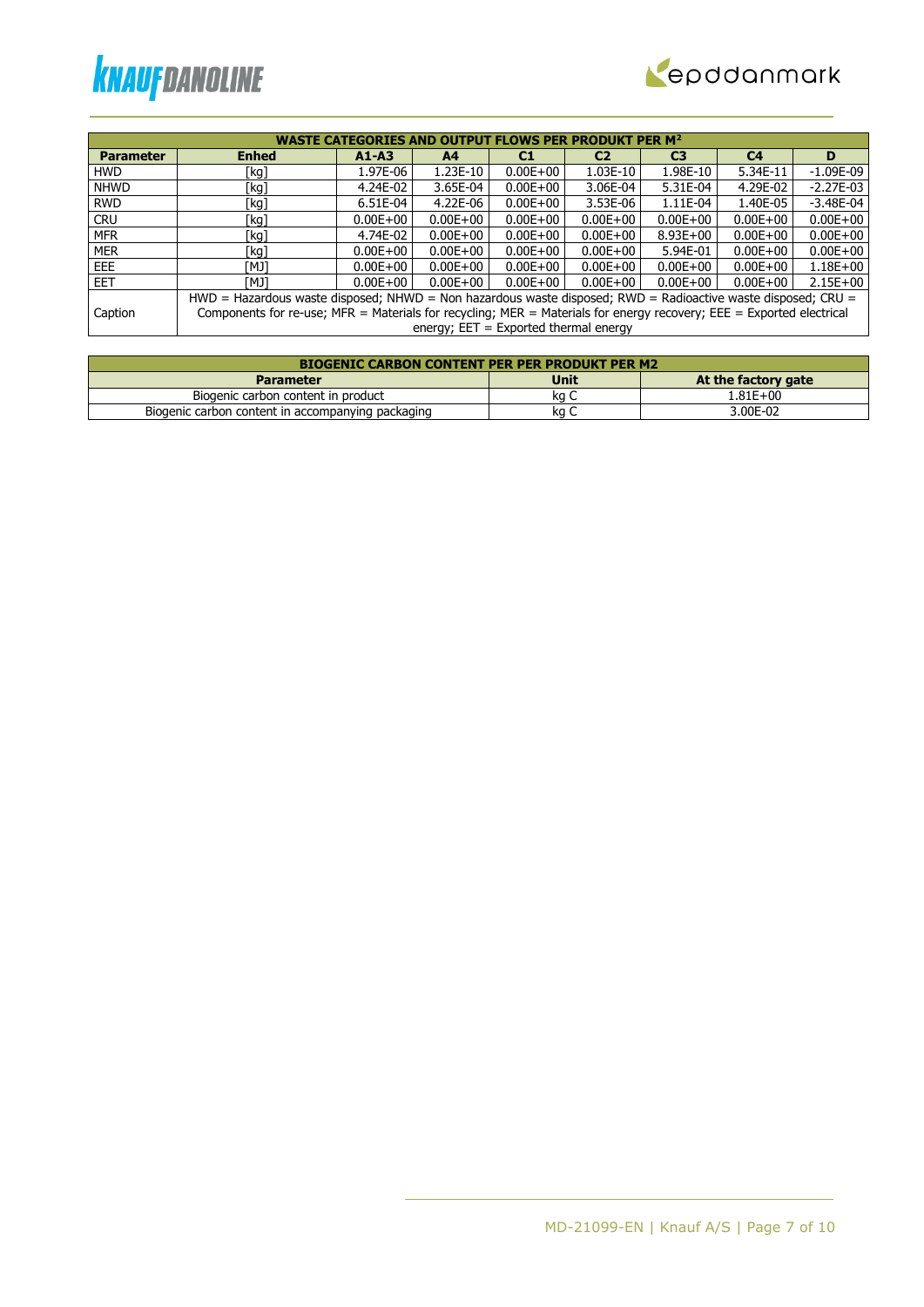



# Additional information

**Technical information on scenarios**

# **Transport to the building site (A4)**

| Scenario information                        | Value                                                             | <b>Unit</b>       |
|---------------------------------------------|-------------------------------------------------------------------|-------------------|
| Fuel type                                   | <b>Diesel</b>                                                     |                   |
| Vehicle type                                | Truck, Euro 6, 28 - 32t<br>gross weight / 22t<br>payload capacity |                   |
| Transport distance                          | 237                                                               | km                |
| Capacity utilisation (including empty runs) | 61                                                                | $\frac{0}{0}$     |
| Gross density of products transported       | 762                                                               | kq/m <sup>3</sup> |
| Capacity utilisation volume factor          |                                                                   |                   |

#### **Reference service life**

| <b>RSL</b> information        | Unit                                                                                                     |  |  |
|-------------------------------|----------------------------------------------------------------------------------------------------------|--|--|
| Reference service Life        | 60 years                                                                                                 |  |  |
| Declared product properties   |                                                                                                          |  |  |
| Design application parameters |                                                                                                          |  |  |
| Assumed quality of work       | Information on the technical characteristics, design                                                     |  |  |
| Outdoor environment           | and construction quidelines, as well as conditions<br>during use can be found on the website of Knauf at |  |  |
| Indoor environment            | www.knauf.dk                                                                                             |  |  |
| Usage conditions              |                                                                                                          |  |  |
| Maintenance                   |                                                                                                          |  |  |

#### **End of life (C1-C4)**

| Scenario information                 | Value                                                                   | <b>Unit</b> |
|--------------------------------------|-------------------------------------------------------------------------|-------------|
| Collected separately                 | 9.5                                                                     | kg          |
| Collected with mixed waste           |                                                                         | kg          |
| For reuse                            |                                                                         | kg          |
| For recycling                        | 8.9                                                                     | kg          |
| For energy recovery                  | 0.6                                                                     | kg          |
| For final disposal                   |                                                                         | kg          |
| Assumptions for scenario development | Assumed recycled, recovering gypsum part and<br>incinerating paper part |             |

#### **Re-use, recovery and recycling potential (D)**

| Scenario information/Materiel | Value         | Unit |
|-------------------------------|---------------|------|
| Gypsum                        | 8.9           | ka   |
| Electric energy               | 1.Z           | MJ   |
| Thermal energy                | $\sim$<br>ے ۔ | MJ   |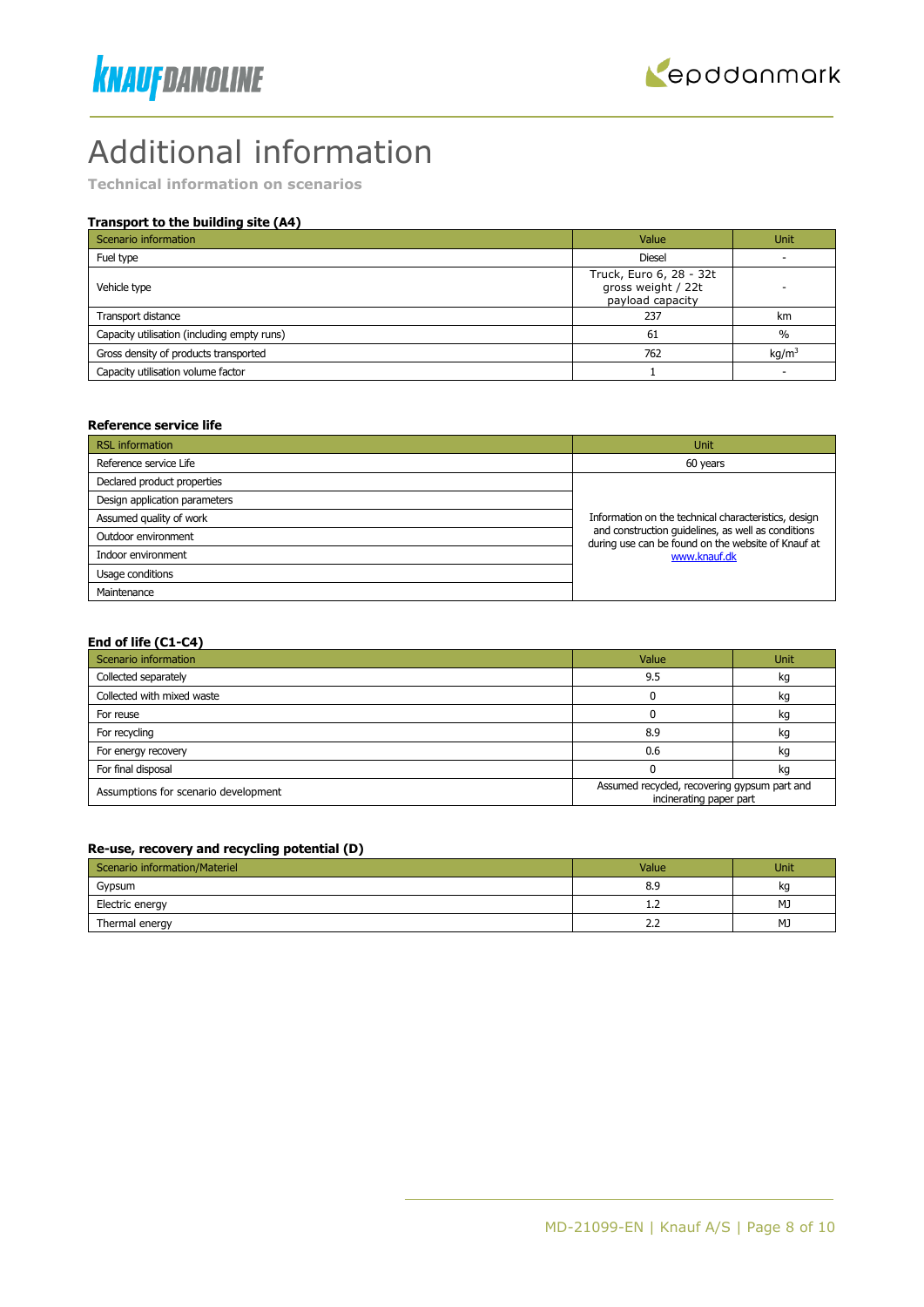



#### **Indoor air**

*The EPD does not give information on release of dangerous substances to indoor air because the horizontal standards on measurement of release of regulated dangerous substances from construction products using harmonised test methods according to the provisions of the respective technical committees for European product standards are not available.*

The board is covered by the Danish Indoor Climate Labelling, Certificates no. 007 and 008.

### **Soil and water**

*The EPD does not give information on release of dangerous substances to soil and water because the horizontal standards on measurement of release of regulated dangerous substances from construction products using harmonised test methods according to the provisions of the respective technical committees for European product standards are not available.*